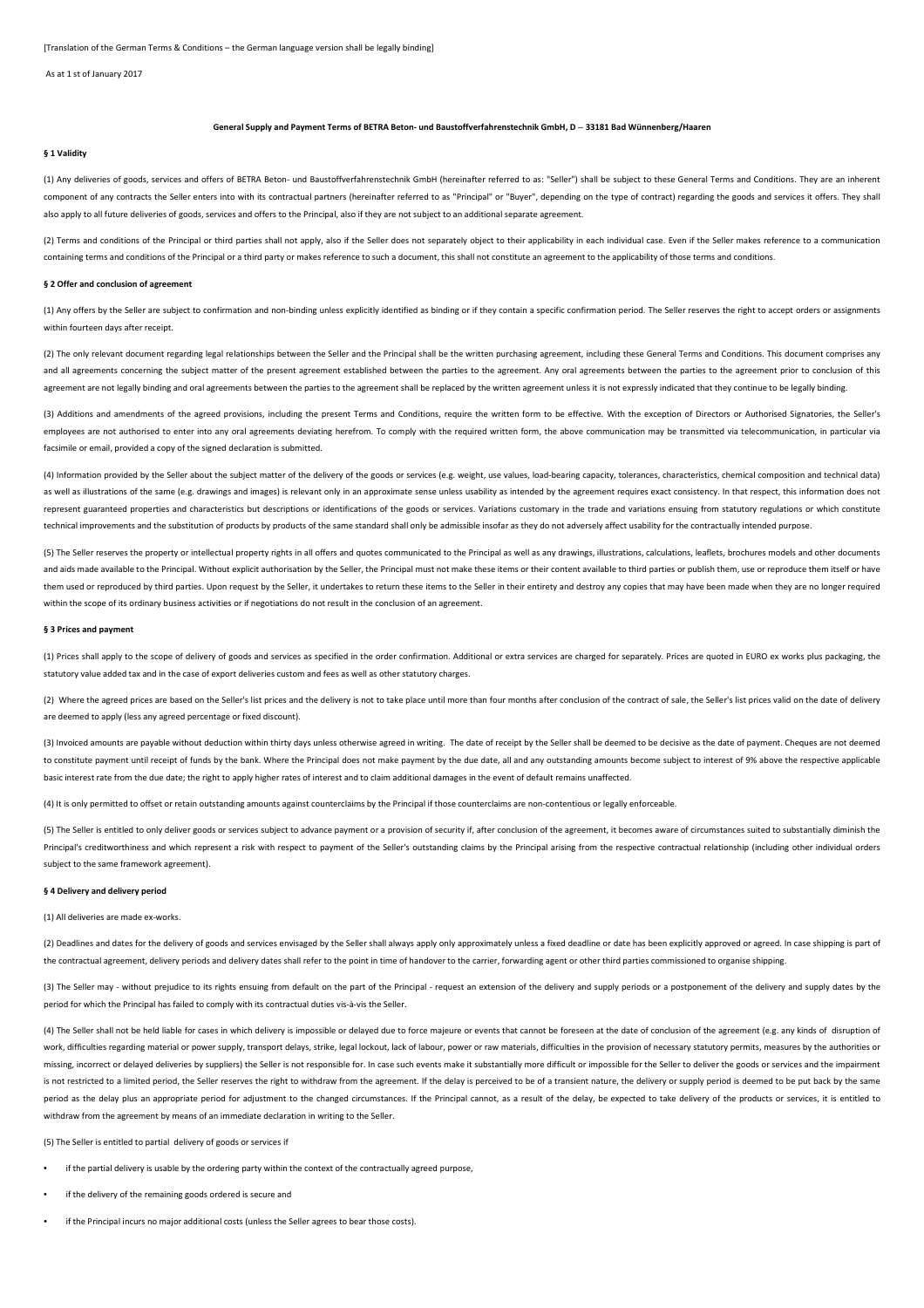(6) In case the Seller is in arrears with respect to the delivery of goods or services or if the delivery of any goods or services, for whichever reason, becomes impossible, the Seller's obligation to pay damage compensati is restricted as defined in § 8 of these General Terms and Conditions.

## **§ 5 Place of performance, shipping, packaging, transfer of risks, acceptance**

(1) The place of performance for all obligations arising from the contractual relationship shall be 33181 Bad Wünneberg/Haaren, Germany.

(2) Shipping and packaging shall be subject to the Seller's professional discretion.

(3) The risk shall at the latest be transferred to the Principal upon handover of the goods or services (with the beginning of the loading procedure being the relevant moment in time) to the carrier, forwarding agent or an other third party in charge of carrying out the shipment. This applies also to partial deliveries or in case the Seller has agreed to perform further services (e.g. shipping). If shipping or handover are delayed due to circumstances caused by the Principal, the risk shall be transferred to the Principal on the date when the delivery item is ready for dispatch and the Seller has notified the Principal thereof.

(4) Storage costs after transfer of risk shall be borne by the Principal. If storage is arranged by the Seller, the costs shall be 3% of the invoice amount per full week for the goods to be stored. The Seller retains the r claim additional or lower storage charges on the basis of appropriate documentation.

(5) Shipments are only insured against theft, breakage, transport damage, fire and water damage and other insurable risks if the Principal expressly requests this and agrees to pay the charges.

(6) In case - exceptionally - the delivery items are subject to an acceptance procedure, the delivery item is considered accepted, when

- delivery is concluded,
- the Seller has communicated this to the Principal, making reference to the deemed acceptance pursuant to the present § 5 (6) and has requested it to perform the acceptance procedure,
- 12 working days have passed since delivery or the Principal has started using the delivery item and, in this case, 6 working days have passed since delivery and
- in case the Principal has failed to perform the acceptance procedure during this period for other reasons than a defect the Seller has been notified of that would have rendered use of the delivery item impossible or would have represented a substantial impairment.

## **§ 6 Warranty, defects**

(1) The warranty period is one year starting from the date of delivery or, where exceptionally an acceptance procedure is required, from the date of the successful acceptance procedure.

(2) The delivered products/items are to be thoroughly examined immediately after handover to the Principal or the third party the Principal has put in charge thereof. They shall be considered approved by the Buyer with (2) respect to obvious defects or other defects that would have been recognisable in the case of an immediate, thorough examination unless the Seller has received a written notice regarding the defects within seven working days after delivery. Concerning other defects, the delivery items shall be considered approved by the Buyer unless the notice regarding defects is delivered to the Seller within seven working days after the date when the defect became apparent; in case the defect was recognisable to the Principal during regular use already at an earlier point in time, this earlier point in time is the respective starting date for the expiry of the period allowed for the examination and sending notice of a defect or deficiency. If the Seller so requests, the delivery item subject of the complaint shall be returned to the Seller.

(3) Where the goods delivered have material defects, the Seller is obliged and entitled to choose either to repair or rework the goods or to replace them at his discretion, where the decision is to be taken within a reasonable time period. In the event of complete failure, i.e. if it is impossible for the Seller to repair or replace the goods, or if it is unreasonable for it to do so, or if it refuses to do so or if there are unaccept the repair or replacement, the Principal may withdraw from the agreement or make a reasonable reduction in the price paid.

(4) If a defect is culpably caused by the Seller, the Principal may claim damages in accordance with the provisions set forth under § 8.

(5) In case of defects in products provided by other producers/manufacturers the Seller is incapable of rectifying for licensing or factual reasons, the Seller may assert its warranty claims against the producers/manufacturers and contractors on account of the Principal or assign these rights to the Principal. In the case of such defects, warranty claims against the Seller only arise subject to the other provisions and in accordance with the present Terms and Conditions if legal enforcement of the above claims against the producer/manufacturer and supplier failed or is without prospect, for example due to insolvency. For the duration of the legal dispute, the limitation period concerning the corresponding warranty claims of the Principal against the Seller is suspended.

(6) Warranty claims are obsolete if the Principal, without approval by the Seller, alters the delivery item or has it altered by third parties and in doing so renders remedy of the defects impossible or unreasonably diffic In any case, the Principal shall bear the additional costs of repair of the defects associated with the modification.

(7) The delivery of used items agreed upon with the Principal in individual cases shall exclude all and any warranty for material defects.

# **§ 7 Property rights**

(1) The chemical composition of all of the Seller's products constitutes legally protected trade secrets. However, pursuant to the provisions as per the present § 7, the Seller guarantees that the delivery item is not subject to any third party commercial property rights or any third party intellectual property rights. The parties to the agreement shall immediately notify one another in writing in case claims are asserted against either them arising from the infringement of such rights.

(2) In case the delivery item infringes a third party commercial property right or a third party property right, The Seller shall modify or exchange the delivery item according to its own discretion and bearing the costs o such modification or exchange, such that no third party rights are infringed any longer but the delivery item continues to fulfil the agreed functions or, in the alternative, the Seller shall enter into a license agreement order to procure the right of use for the Principal. If the Seller fails to achieve this within a reasonable period of time, the Principal is entitled to withdraw from the agreement or reduce the purchase price by a reason amount. Any potential damage claims of the Principal shall be subject to the limitations of § 8 of these General Terms and Conditions.

(3) In case of rights violations caused by products of other manufacturers delivered by the Seller, the Seller, according to its own discretion, shall assert its claims against the manufacturers and previous suppliers on account of the Principal or shall assign them to the Principal. In these cases, claims against the Seller only arise subject to the provisions of § 7 of the present Terms and Conditions if legal enforcement of the above cl against the producers and previous suppliers failed or is without prospect for example due to insolvency.

# **§ 8 Liability for culpable damages**

(1) The liability of the Seller for damages, for whatever legal reason, in particular resulting from impossibility of supply, default, non-conforming or incorrect delivery, breach of contract, violation of obligations during contractual negotiations and unlawful acts where the Seller is culpable, is restricted by this § 8.

(2) The Seller shall not be liable in the event of simple negligence by the officers of the company, employees or other agents unless a violation of contractual obligations is involved. Essential contractual obligations in the obligation to deliver the delivery item in a timely fashion and that the goods are free of defects that would impair their functionality or usability more than in an insubstantial manner as well as advisory, protective duty of care obligations that enable the Principal to use the delivery item in the contractually prescribed manner or whose purpose is to protect life and limb of the Principal's staff or his property to prevent major damage or injury.

(3) In so far as the Seller is liable for damages on the grounds of and in accordance with § 8 (2), this liability is limited to damage which the Seller has foreseen when concluding the agreement as a possible consequence a contractual infringement or which, exercising due care and attention, it should have foreseen. Indirect damages and consequential damages due to defaults in the delivery item are only subject to compensation if such damages can typically be expected when the delivery item is used in accordance with its intended purpose.